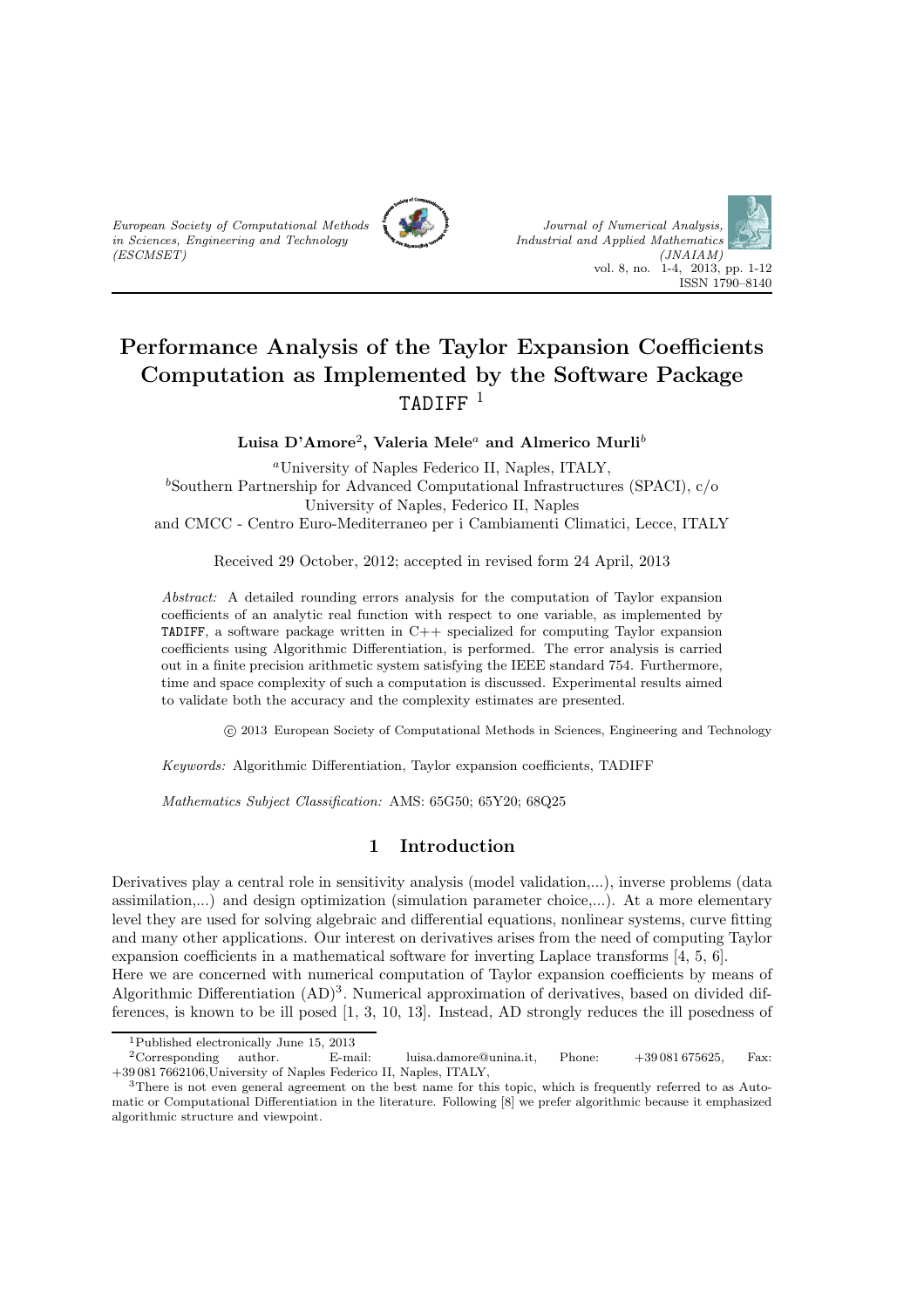numerical computation of derivatives by divided differences [9].

Over the last decades, several AD tools have been deployed, for pointers on AD literature and AD tools see the web page www.autodiff.org of the AD community. We refer to the software package TADIFF, written in C++, and specialized in computing Taylor series expansion coefficients. TADIFF implements AD using templates and operator overloading in ANSI  $C_{++}$ , no additional library is required and it is free to use [2].

#### 1.1 The present work and motivations

In [9] it is stated that the derivative value of a function defined as a composition of elementary functions obtained by using AD is exact for a perturbation of the elementary components at the level of the machine precision (backward stability a la Wilkinson). Here we analyze how the roundoff error affects the computation of the Taylor series coefficients, in a finite precision arithmetic system assuming to satisfy the IEEE 754 standard. Such analysis stems from the observation that the derivatives are explicitly evaluated at a given point, so the result of AD is a purely numerical value<sup>4</sup>. In practical terms this means that AD differentiates any composite function by appropriately combining the derivatives of its constituents, assuming that procedures for their evaluation are already in place. By doing this recursively, AD effectively extends an original procedure for evaluating function values by themselves into one that also evaluates derivatives. This is essentially an arithmetic manipulation, of course, the application of the chain rule does entail multiplications and additions of floating point numbers, which can only be performed with finite precision. In this sense the roundoff error analysis occurs.

Furthermore, the paper addresses the computational cost of Taylor expansion coefficient, both analyzing in details the complexity of the formulae employed by TADIFF and measuring the memory usage and the execution time required by TADIFF for computing high orders coefficients.

The rest of the paper is organized as follows: next section summarizes the main rules underlying AD, section 3 describes how TADIFF computes Taylor expansion coefficients. In section 4 we give preliminaries useful to our analysis and perform the error analysis of the computation of Taylor expansion coefficients. Sections 5 reports performance results both on the memory issues and on the execution time of TADIFF, while finally some conclusions are drawn in section 6.

### 2 Algorithmic Differentiation of TADIFF

Before starting with the rounding error analysis, we will summarize the main rules of AD. More precisely, we review the basic idea behind AD as carried on by TADIFF.

We consider an analytic real function  $H$ :

$$
H: x \in \mathbb{R}^n \mapsto y \in \mathbb{R}^m, \quad n \ge 1, \ m \ge 1
$$

where  $x = (x_0, \ldots, x_{n-1})$  is the independent variable and  $y = (y_0, \ldots, y_{m-1})$  is the dependent variable.

AD is a recursive procedure that computes the value of the derivatives of certain functions at a given point. The functions considered are those that can be obtained by sum, product, quotient, and composition of elementary functions (elementary functions include polynomials, trigonometric

<sup>4</sup>The point that separates algorithmic differentiation from symbolic differentiation is that the chain rule is applied not to symbolic expression but to actual numerical values, at each step [8].

c 2013 European Society of Computational Methods in Sciences, Engineering and Technology (ESCMSET)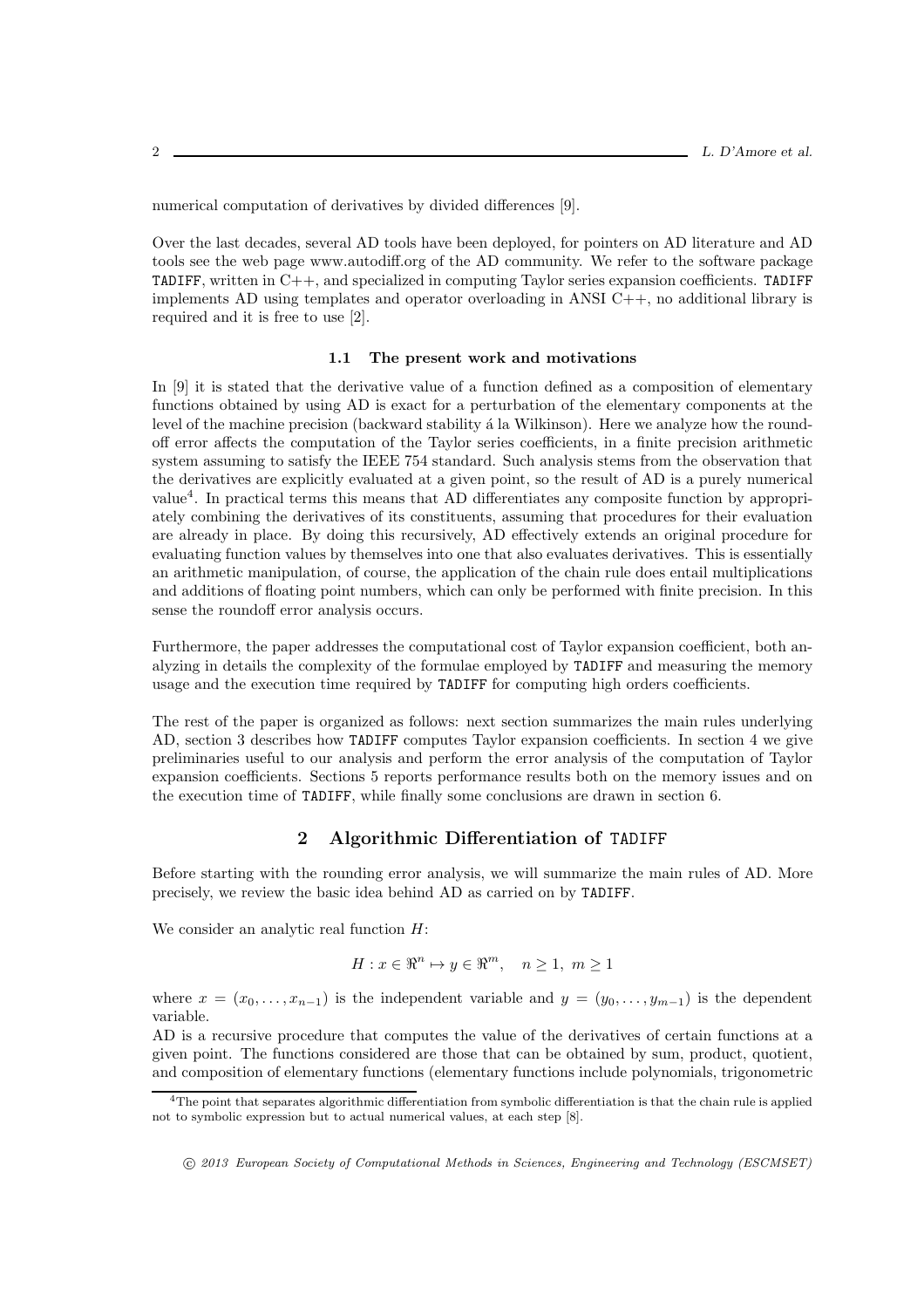| Evaluation Trace of $H$ |                                                       |  |  |
|-------------------------|-------------------------------------------------------|--|--|
|                         | 1. $v_{0,i} := x_i, \quad i = 0, \ldots, n-1$         |  |  |
|                         | 2. $v_{l,i} := G_l(W_{l-1})_{l \prec i}$ $l = 0, , L$ |  |  |
|                         | 3. $y_i := v_{L,i}, \quad i = 0, \ldots, m-1$         |  |  |

Table 1: Evaluation trace of H.

functions, real powers, exponentials, and logarithms). The first step is the automatic generation of the so-called *evaluation trace* of  $H$ , which is a mathematical description of the sequence of floating point operations and values actually calculated by a particular implementation used to evaluate the function H.

The evaluation trace of H is made of  $L + 1$  levels<sup>5</sup> (or, equivalently, steps)  $l = 0, \ldots, L$  such that:

1. at level  $l = 0$  there are defined  $n0 := n$  variables:

$$
v_{0,0} := x_0; v_{0,1} := x_1; \ldots; v_{0,n-1} := x_{n-1};
$$

2. at level  $l = 1$  there are defined n1 variables:

$$
v_{1,0} := g_0(W_0); v_{1,1} := g_1(W_0); \ldots \ldots; v_{1,n-1} := g_{n-1}(W_0);
$$

3. at level  $l = 2$  there are defined n2 variables:

$$
v_{2,0} := g_0(W_1); v_{2,1} := g_1(W_1); \ldots; v_{1,n-1} := g_{n-1}(W_1);
$$

4. at level  $l = L$  there are defined  $nL := m$  variables:

$$
v_{L,0} := g_0(W_{L-1}); v_{L,1} := g_1(W_{L-1}); \ldots \ldots \ldots \ldots \ldots \ldots = g_{nL-1}(W_{L-1});
$$

where  $g_i$  are *elemental* functions<sup>6</sup>, and  $W_i$  is a subset of the variables introduced at levels l where  $l < i$ .

By defining  $G_l, l = 0, \ldots, L$  to be the set of elemental functions  $g_i$  used at the level l, i.e.:

$$
G_l := \{g_i\}_{i=0,\dots,nl-1}, \quad l=0,\dots,L
$$

and by introducing the following notation:

$$
v_{l,i} := G_l(W_{l-1})_{l \prec i}
$$

where the relation  $j \prec i$  means that  $v_i$  depends on  $v_j$ , the evaluation trace of H can be briefly described as shown in Table 1.

<sup>5</sup>We may interpret the set of indices as the vertex set of a directed acyclic graph. When vertices are annotated with the elemental functions  $g_i$  the evaluation trace is often called *computational graph*. In this case we refer to levels.

<sup>6</sup>Following [9] we define and elemental function to be either intrinsic functions or arithmetic operations provided by the programming environment used.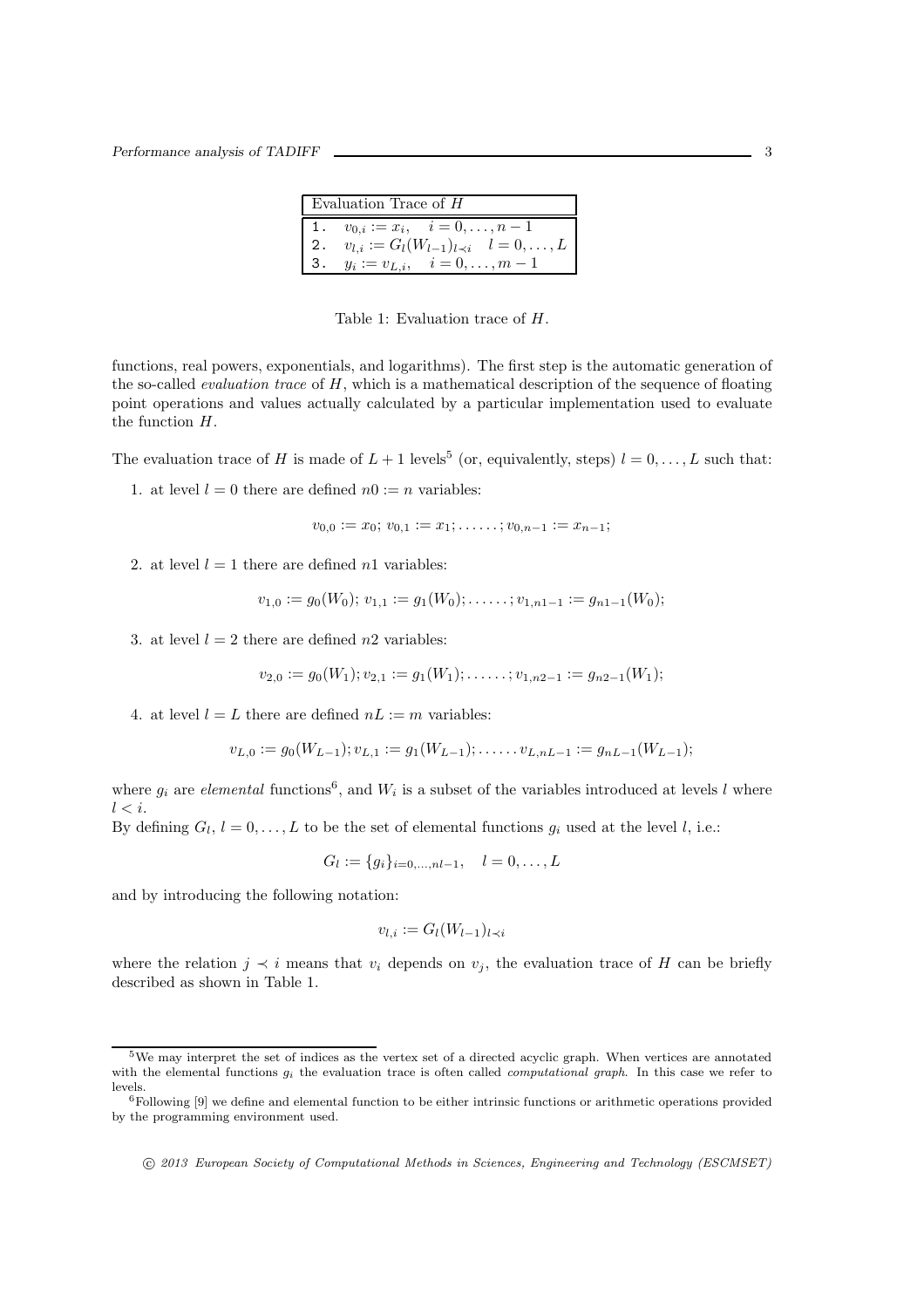The generation of the evaluation trace of H defines  $Nvar = \sum_{l=0}^{L} nl$  variables and it is made of three main parts: the first copies the value of independent variables  $x_i$  to internal variables  $v_{0,i}$ , the last section copies the resulting values  $v_{L,i}$  into *dependent* variables  $y_i$ , the actual calculation is carried out in the midsection of the box. The evaluation trace is interpreted as a sequence of elementary operations and the basic differentiation rules can be applied to compute the derivatives of each intermediate function. Subsequently, the chain rule is employed to compute the derivatives of  $H$  with respect to  $x_i$ . Since the chain rule is associative one can either propagate derivatives together with the function evaluation.

When the computer is used to evaluate the program implementing the function  $H$ , the actual operations performed correspond to the operations in the evaluation trace. That is, the computer will interpret the expression into a list of simple operations similar to those in the code-list.

## 3 Taylor arithmetic in TADIFF

In this section we review how the software package performs the computation of Taylor coefficients of  $H$  using the evaluation trace of  $H$  as described in section 2.

Taylor expansion method is a generalization of the forward method for AD, where instead of computing only the first derivative, we obtain higher order coefficients using recursive rules. These rules, also called *Taylor arithmetic*, are applied on the evaluation trace of function  $H$  in order to obtain the coefficients of all intermediate values. Let us explain how this is done.

Let  $\mathbf{x_0} \in \mathbb{R}^n$  and:

$$
\frac{H^{(k)}(\mathbf{x_0})}{k!} := (H)_k, \quad k = 0, 1, 2, \dots
$$

denote the  $k$ -th Taylor coefficient of  $H$ . Observe that it is:

$$
(H)_0 := H(\mathbf{x_0})
$$

that is the zero-order derivative is the function value at  $x_0$ , and:

$$
(H)_k = \frac{1}{k}(H')_{k-1}.
$$
 (1)

Let assume that H is a composite function, i.e.  $y = H(x(t))$ , by introducing the function w such that  $\frac{1}{w} = \frac{dH}{dx}$  and by applying the derivative chain rule, then:

$$
(H)' = \frac{dH}{dx}\frac{dx}{dt} = \frac{1}{w}x'
$$
\n<sup>(2)</sup>

so, by (1) and (2),  $(H)_k$  is expressed as follows [for details see [2]]:

$$
(H)_k = \frac{1}{(w)_0} \left( (x)_k - \frac{1}{k} \sum_{j=1}^{k-1} j(H)_j(w)_{k-j} \right), \quad k = 1, 2, 3, \dots,
$$
 (3)

Formula (3) is used extensively by TADIFF.

More precisely, once the evaluation trace of H is generated and the variables  $v_{l,i}$ ,  $l = 0, \ldots, L$ ,  $i = 0, \ldots, nl-1$  have been defined as explained in section 2, then formula (3) is applied to compute the Taylor coefficients of each one of these variables and at each level l. Such computation is performed in two steps: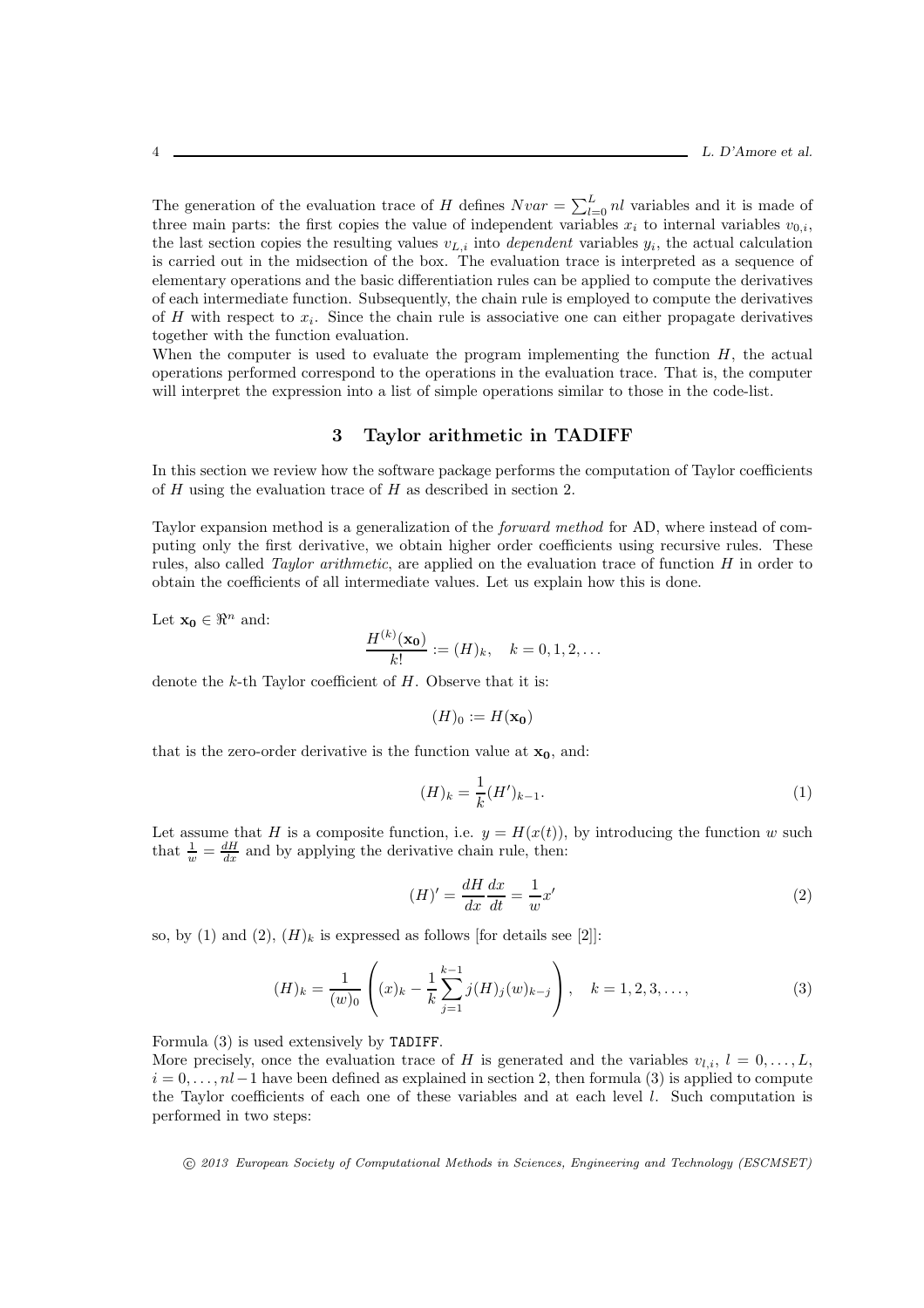| Evaluation Trace of $\Phi$ |                        |                                                     |  |  |
|----------------------------|------------------------|-----------------------------------------------------|--|--|
|                            | 1. $v_0 := x_0$ ,      |                                                     |  |  |
|                            |                        | 2. $v_i := g_i(v_j)_{j \leq i}$ $i = 1, , Nvar - 1$ |  |  |
|                            | 3. $y_0 := v_{Nvar}$ , |                                                     |  |  |

Table 2: Evaluation trace of Φ.

- 1. at level  $l = 0$ , all variables  $v_{0,i}$  are constants, then all but the zero order Taylor coefficient is zero;
- 2. at levels  $l > 0$ , variables  $v_{l,i}$  depend on elemental functions, then a predefined version of formula (3) is employed. This formula is the elementary rule specialized for the sum/subtraction /multiplication/division of functions or of the mathematical built-in functions (exponential, square root, trigonometric, power, ....).

In the next section performance analysis of formula (3) for a scalar real function is carried on.

## 4 Efficiency and Accuracy

For purposes of illustration we assume that the function under examination is a scalar real function i.e. we assume  $n = m = 1$ . Let

$$
\Phi: x \in \Re \to y \in \Re
$$

be a scalar real function.

The evaluation trace generated by TADIFF for computing Taylor coefficients of  $\Phi$  at  $x_0$  is indicated in Table 2 where  $y_0 := \Phi(x_0)$ . Observe that, in this case,  $n0 = nL = 1$ .

In order to analyze how the rounding errors propagate during the computation of Taylor coefficients of  $\Phi$ , by using formula (3), we need to compute the number of floating point operations required by formula (3), i.e. an estimate of the complexity of this formula. Moreover, we measure the execution time required by TADIFF to compute up to N Taylor expansion coefficients of a test function, that is the efficiency of the software TADIFF.

#### 4.1 Time Complexity

Following [12] we will use the symbol  $T(N)$  to denote the time complexity function of a computation of size  $N$ , that is the number of floating point operations required to perform the specified computation on a problem of size N.

**Proposition 4.1** Let  $c_k$ ,  $k = 1, ..., N$  be the sequence of the first N Taylor coefficients of  $\Phi$ . For computing  $N > 1$  coefficients the following time complexity comes out:

$$
T(N)[c_k]_{k=1,N} = O(K N^2)
$$
\n(4)

where K is a constant depending on the function  $\Phi$  and measuring the computational cost of  $\Phi$ .

**Proof:** At each level  $l = 0, \ldots, L$ , as explained section 3, for computing the k-th Taylor expansion coefficient TADIFF generates: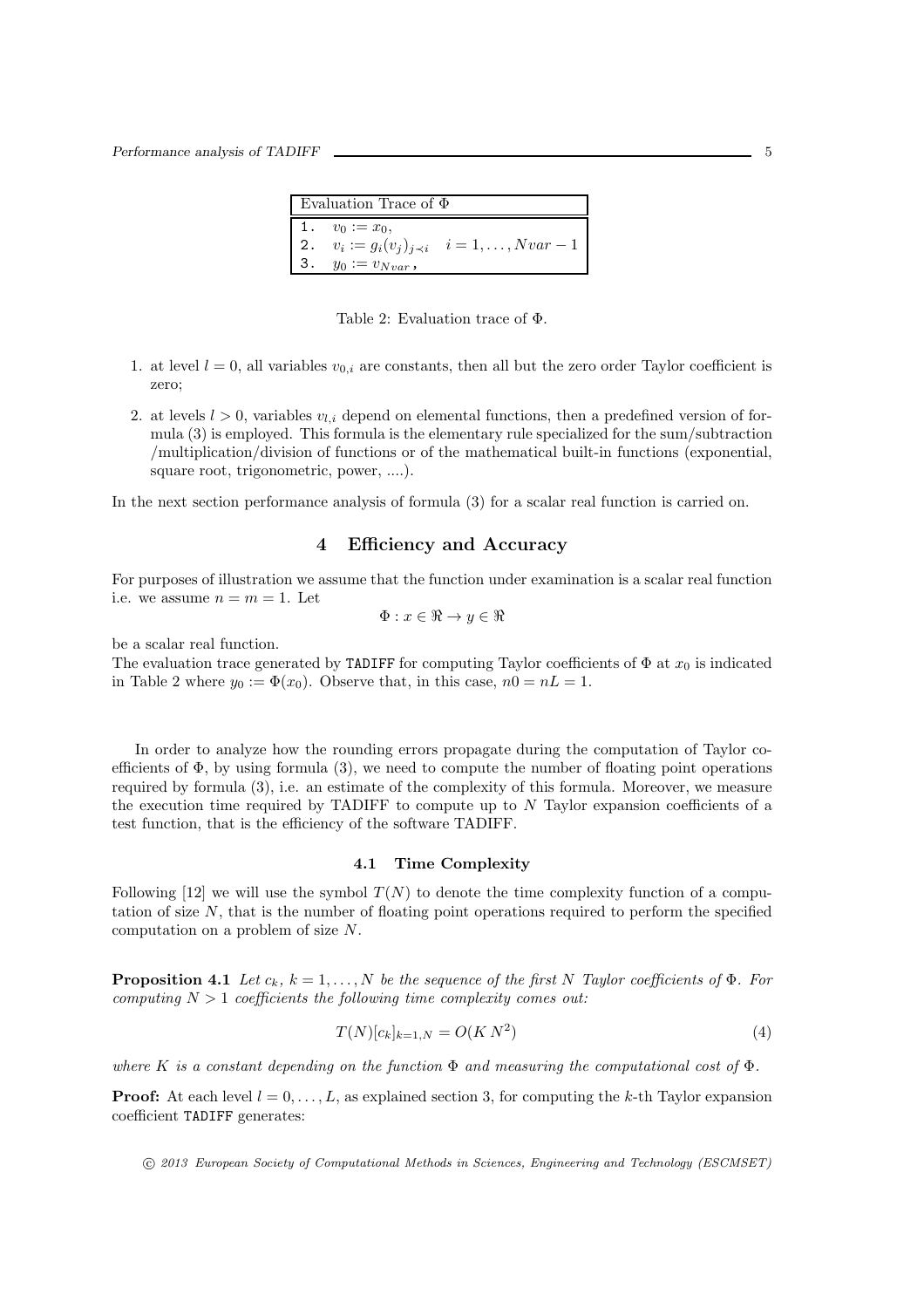1. at level  $l = 0$ , the k-th Taylor coefficient of the variable  $v_0 \in \mathbb{R}$ . This computation has the time complexity:

$$
T(1)[v_0] = 2 \quad flops
$$

2. at level  $nl > 0$ , the k-th Taylor coefficient of the  $N_e := Nvar - 1$  functions  $g_i$ , by using formula (3). This computation has time complexity:

$$
T(N_e, nl)[g_i]_{i=1,\dots,N_e} = nl \cdot \sum_{k=1}^{N_e} (2k+1) = nl (N_e(N_e+1) + N_e) = nl(N_e^2 + 2N_e).
$$

Summing  $T(N_e, nl)[g_i]_{i=1,\dots,N_e}$  over the L levels  $nl = 1,\dots,L$ , we get

$$
T(N_e, L)[g_i]_{i=1, N_e} = \sum_{nl=1}^{L} nl (N_e^2 + 2N_e) = (N_e^2 + 2N_e) \sum_{nl=1}^{L} nl = (N_e^2 + 2N_e)N_e.
$$

Because the complexity of the computation of  $N$  coefficients is

$$
T(N)[c_k]_{k=1,\dots,N} = N \cdot \sum_{k=1}^N T(N_e, L)[g_i]_{i=1,\dots,N_e} = N \sum_{k=1}^N (N_e^3 + 2N_e^2) = N(N_e^3 + 2N_e^2) \sum_{k=1}^N 1,
$$

for  $K = N_e^3 + 2N_e^2$  formula (4) follows.

This result says that the time complexity of the computation of N Taylor expansion coefficients grows quadratically as  $N$ , depending linearly on the complexity of the function  $\Phi$ .

#### 4.2 Efficiency

We performed many experiments aimed to analyze the computational cost - both in terms of memory usage and in terms of execution time - of evaluating derivatives by using TADIFF. We consider the function  $\Phi(x) = \frac{12.5}{1-x} H\left(\frac{12.5}{1-x} - 3.75\right)$  where

$$
H(x) = \frac{8a^3x^2}{(x^2 + a^2)^3} \quad (x_0 = 0)
$$

We experimentally found that  $7$  the execution time needed for computing one coefficient is about<sup>8</sup>

$$
Time = 1.21e - 05 \quad secs
$$

and this is also the time required for computing  $k + 1$  coefficients once k were already computed. This measure does not take into account the time required to the function evaluation, because it depends on the function itself.

Furthermore, in order to measure the growth factor of the execution time as a function of the parameter k (i.e. the number of Taylor coefficients) we measure the overall execution time required for the computation of up to k coefficients, where  $k = 1, \ldots, 100$ . In figure 1 we show the measured execution time compared with the function  $y(k) = k^{1.5} 10^{-6}$  suggesting that the growth factor of the execution time as a power function of  $k$  is about 1.5, and this is in agreement with the theoretic estimate (4) derived in section 4.1.

<sup>7</sup>Timing results are the medium value of several runs.

<sup>8</sup>We report execution time on an Intel(R) Quad-Core(TM) i7-950, 3.07 GHz, L3 cache size 8 MB, RAM size 12GB.

c 2013 European Society of Computational Methods in Sciences, Engineering and Technology (ESCMSET)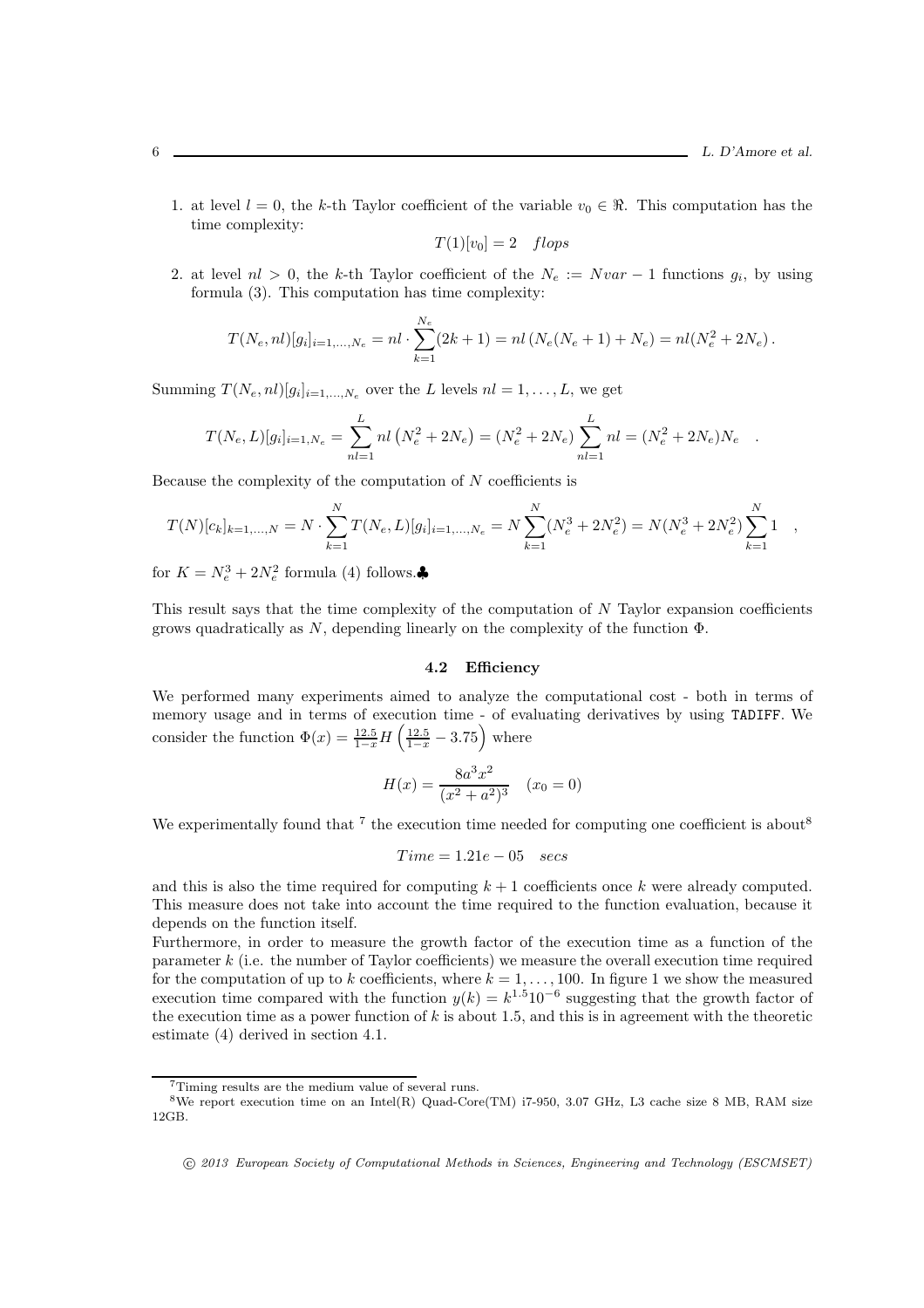

Figure 1: Measured execution time of the computation of k Taylor coefficients, where  $k =$ 1, . . . , 100. The time for computing 1 coefficient is 1.21e−05 secs. The execution time is compared with the function  $y = k^{1.5} 10^{-6}$ .

Concerning the memory issues we found that the amount of memory - measured in terms of number of double precision (8 byte) storage locations - in use by TADIFF grows linearly as the number of Taylor expansion coefficients, N, and as the total number of variables introduced by the evaluation trace of the function. More precisely, we experimentally found that:

$$
S(N) = N \cdot (Nvar - C) \quad double
$$

where  $S(N)$  denote the space complexity function as defined in [12], Nvar is the total number of variables used by TADIFF and C is the number of constants. For the test function  $Nvar = 19$ ,  $C = 9$  then:

$$
S(N) = 10k
$$

#### 4.3 Rounding Error analysis

In this section we first analyze rounding error propagation during the computation of each one Taylor expansion coefficient by using formula (3), then we derive an upper bound of the rounding error propagated on N Taylor expansion coefficients of the function  $\Phi$  as introduced in Section 3. We make the following model assumptions on the finite precision arithmetic system<sup>9</sup>:

$$
\mathcal{A}_1: \quad fl(x_1 \text{ op } x_2 \dots \text{ op } x_n) = (x_1 \dots \text{ op } x_n)(1 + \delta_n), \ |\delta_n| \le (n-1)u,
$$
  

$$
\mathcal{A}_2: \quad fl(fun(x)) = fun(x) \cdot (1 + \delta_{fun}) \quad , \ |\delta_{fun}| \le u,
$$
  
(5)

where  $n \geq 2$ ,  $fl(z)$  denotes the floating point representation of z,  $fun(x)$  denotes an elementary function,  $x_i \in \mathbb{R}$ , u is the roundoff unit, op denotes a floating point operation.

To analyze the roundoff error propagation on the computed value of  $c_k$  we need the following

<sup>&</sup>lt;sup>9</sup>The IEEE 754 standard supports these model assumptions.

c 2013 European Society of Computational Methods in Sciences, Engineering and Technology (ESCMSET)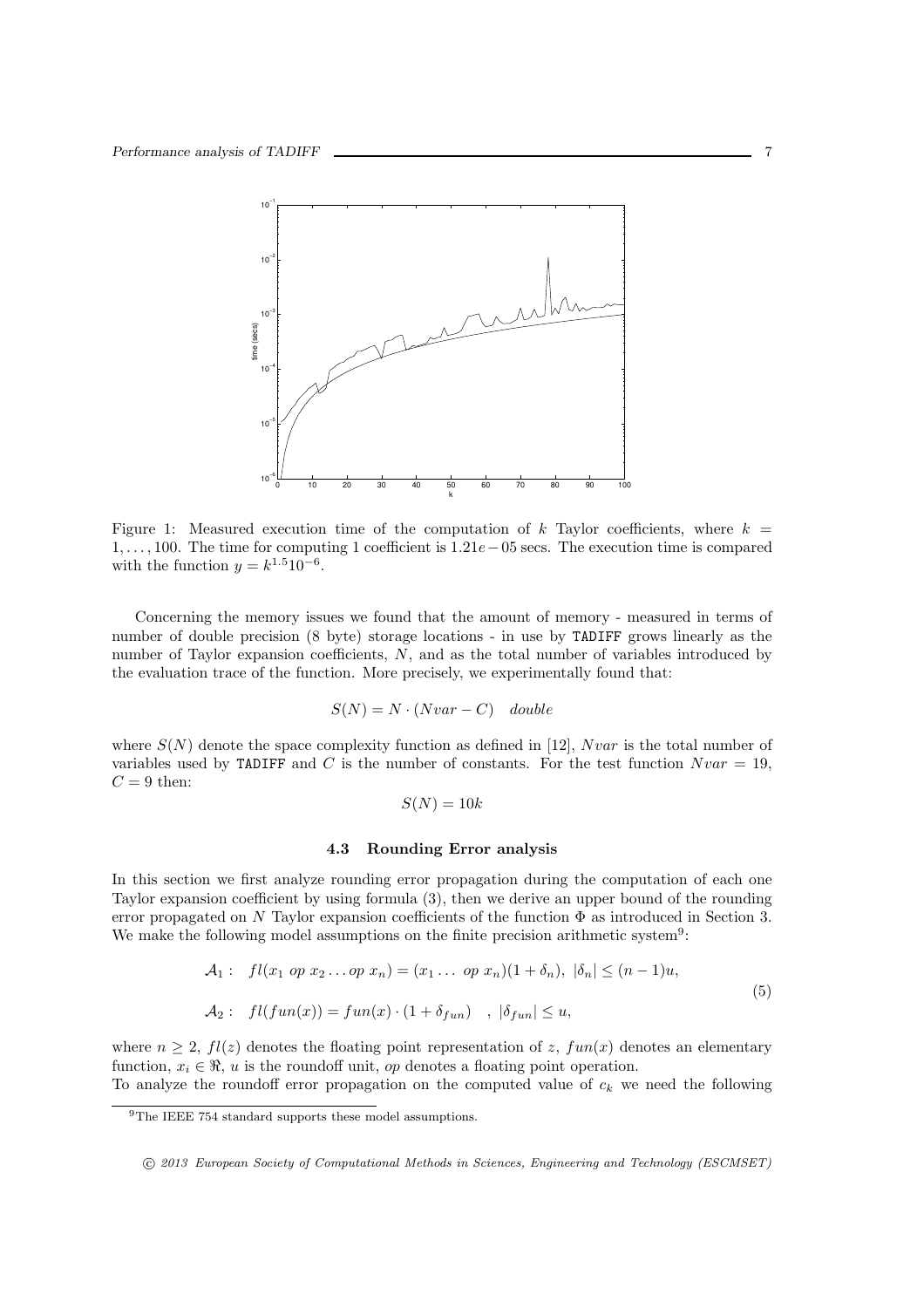lemmas:

**Lemma 4.2** ([11]) If  $|\delta_i| \leq u$  for  $i = 1, n$  and  $n \cdot u < 1$  then:

 $\Pi_{i=1}^{n}(1+\delta_{i})=1+\theta_{n}$ 

where

$$
|\theta_n| \le \frac{nu}{1 - nu} := \gamma_n \le 1.01nu
$$

♣

In the subsequent analysis it is necessary to manipulate the  $1 + \theta_k$  and  $\gamma_k$  terms. The next lemma provides the necessary rules.

**Lemma 4.3 ([11])** For any positive integer k let  $\theta_k$  be such that:

$$
|\theta_k|\leq \gamma_k=\frac{ku}{1-ku}
$$

The following relations hold:

$$
(1 + \theta_k)(1 + \theta_j) = 1 + \theta_{k+j}
$$
  

$$
\gamma_k \gamma_j \le \gamma_{min(k,j)}, \quad i\gamma_k \le \gamma_{ik},
$$
  

$$
\gamma_k + u \le \gamma_{k+1}, \quad \gamma_k + \gamma_j + \gamma_k \gamma_j \le \gamma_{k+j}
$$

Next two propositions analyze roundoff propagation of formulae (2) and (3) respectively, for a given value of  $k$ .

**Proposition 4.4** Let us consider the Taylor coefficient  $c_k$  of the generic elementary function  $g_l$ obtained by using formula (1):

$$
c_k := (g_l)_k = \frac{1}{k}(g'_l)_{k-1}
$$

then it is:

$$
|fl(c_k) - c_k| \leq \gamma_2 \Gamma(c_k)
$$

where  $\Gamma(c_k) = \frac{1}{k} |(g_l)_{k-1}|$ 

**Proof:** It follows by assumption  $A_1$  taking into account that in order to compute  $c_k$  there are needed  $T = 2$  flops.

**Proposition 4.5** Let us consider the Taylor coefficient  $c_k$  of the scalar real function  $\Phi : \Re \mapsto \Re$ obtained by using formula (3):

$$
c_k \equiv (\Phi)_k = \frac{1}{(g)_0} \left[ (x)_k - \frac{1}{k} \cdot \sum_{j=1}^{k-1} j(H)_j(g)_{k-j} \right]
$$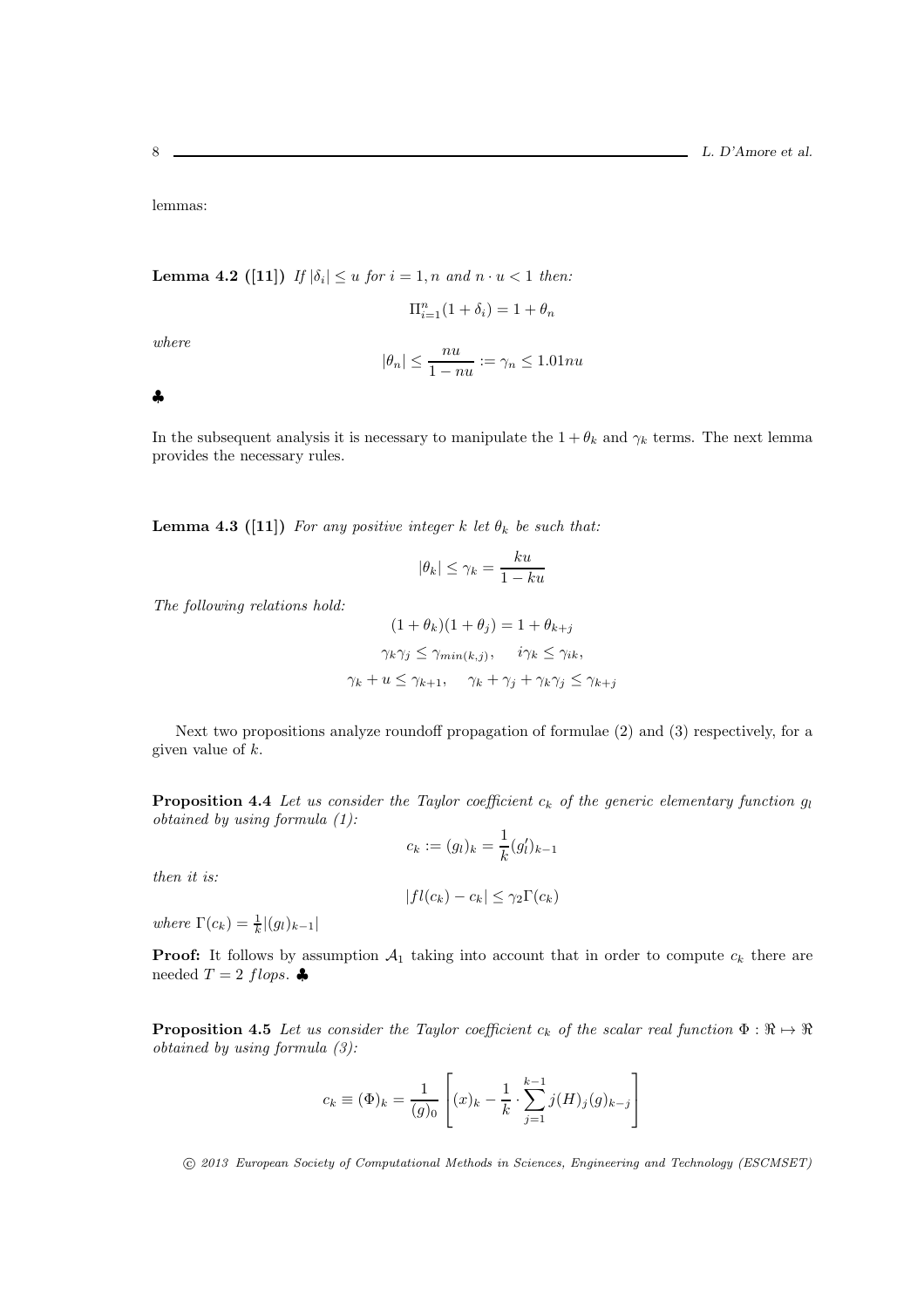then it is:

$$
|fl(c_k) - c_k| \leq \gamma_{2k+1} \Upsilon(c_k)
$$

where  $\Upsilon(c_k)$  depends only on  $c_k$ .

Proof: We get

$$
fl(c_k) = fl\left[\frac{1}{(g)_0}\left((x)_k - \frac{1}{k}\sum_{j=1}^{k-1} j(H)_j(g)_{k-j}\right)\right] =
$$
  
= 
$$
\frac{1}{(g)_0}(1+\delta_1)(1+\delta_2)\left[(x)_k(1+\delta_3) - \frac{1}{k}(1+\delta_4) \cdot \sum_{j=1}^{k-1} j(H)_j(g)_{k-j}(1+\delta_j)(1+\delta_{k-j})\right]
$$

where  $|\delta_i| \leq u$ , for  $i = 1, ..., k - 1$ . For our purposes it is not necessary to distinguish between the different  $\delta_i$  terms, so to simplify the expressions let us drop the subscripts on the  $\delta_i$  and write  $1 + \delta_i = 1 \pm \delta$ , where  $|\delta| \leq u$ . We have:

$$
fl(c_k) = \frac{1}{(g)_0} (1 \pm \delta)^2 \left[ (x)_k (1 \pm \delta) - \frac{1}{k} (1 \pm \delta) \sum_{j=1}^{k-1} j(\Phi)_j (g)_{k-j} (1 \pm \delta)^2 \right] =
$$
  
= 
$$
\frac{1}{(g)_0} (1 \pm \delta)^3 \left[ (x)_k - \frac{1}{k} \sum_{j=1}^{k-1} j(\Phi)_j (g)_{k-j} (1 \pm \delta)^2 \right] =
$$

Applying Lemma 3,

$$
= \frac{1}{(g)_0} (1 + \vartheta_3) \left[ (x)_k - (1 + \vartheta_{2k-2}) \frac{1}{k} \sum_{j=1}^{k-1} j(\Phi)_j (g)_{k-j} \right]
$$

Then:

$$
|fl(c_k) - c_k| \leq \gamma_{2k+1} \frac{1}{|(g)_{0}|} \left[ |(x)_{k}| + \frac{1}{k} \sum_{j=1}^{k-1} j |(\Phi)_{j}| |(g)_{k-j}| \right]
$$

Thesis follows by letting

$$
\Upsilon(c_k) = \frac{1}{|(g)_0|} \left[ |(x)_k| + \frac{1}{k} \sum_{j=1}^{k-1} j |(\Phi)_j| |(g)_{k-j}| \right]
$$

| ٠                 |  |
|-------------------|--|
| ×<br>۰.<br>I<br>I |  |

Next theorem concerns the rounding error propagation on the Taylor expansion coefficients  $c_k$ ,  $k = 1, \ldots, N$ . The error analysis takes into account the error propagation from the beginning of the computation of each coefficient  $c_k$ ; this means that the upper bound mainly depends on the propagated error on the last coefficient  $c_N$ . In other words we get to an uniform upper bound for all the coefficients  $c_k$ ,  $k = 1, \ldots, N$ .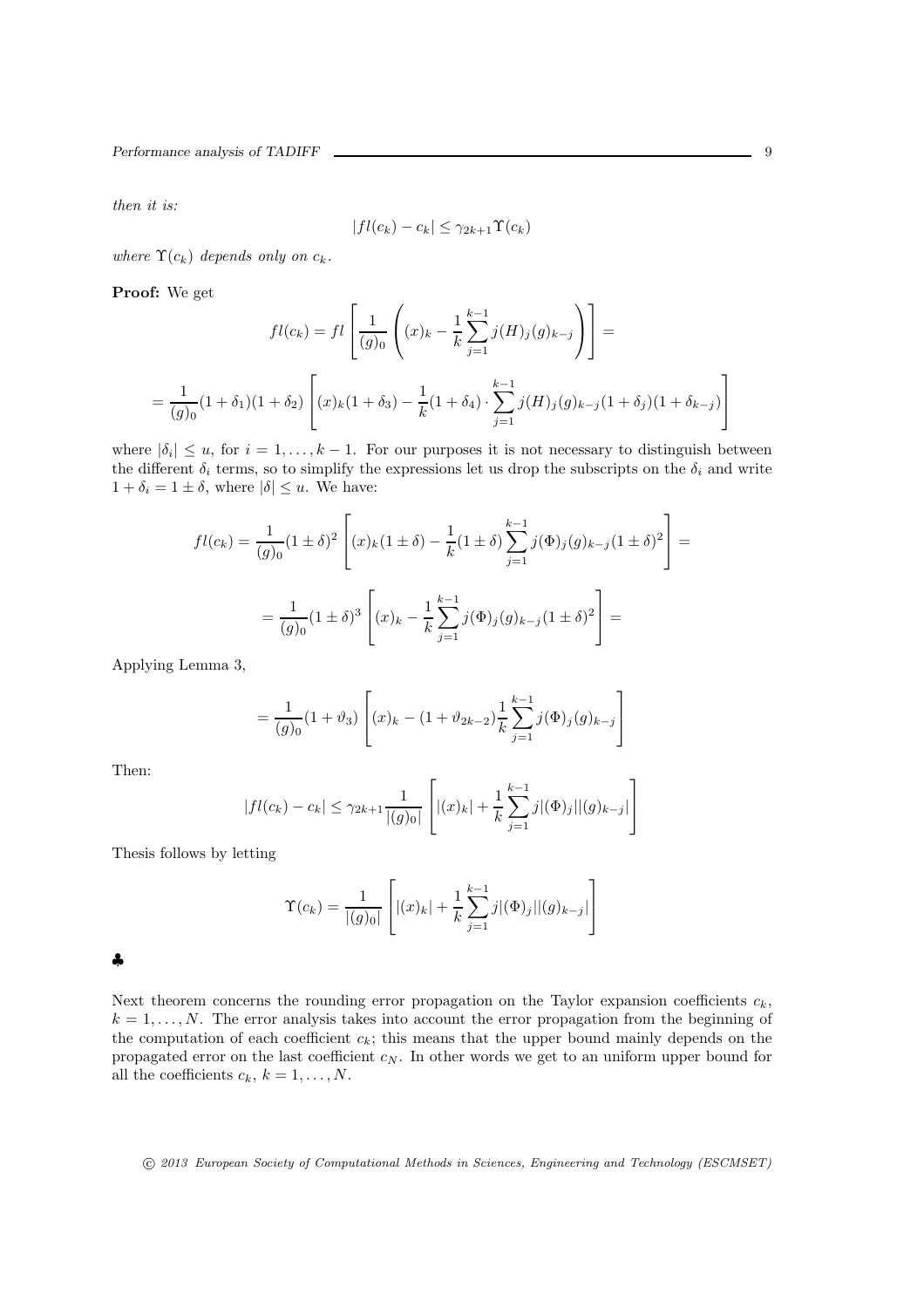**Theorem 4.6** Let  $fl(c_k)$   $k = 1, ..., N$  be the computed values of expansion coefficients  $c_k$ ,  $k =$  $1, \ldots, N$ , of  $\Phi$  using evaluation procedure described in Section 3. The following upper bound of the roundoff error introduced in the computation of  $c_k$  holds:

$$
|fl(c_k) - c_k| \le \gamma_{N^2 N_e} \mathcal{G}(c_N), \quad k = 1, \dots, N
$$
\n<sup>(6)</sup>

where  $\lim_{N\to\infty} \mathcal{G}(c_N) = 0.$ 

## Proof:

From the evaluation procedure given in Section 3, we get:

• for computing the coefficient  $c_k$  of the  $N_e$  functions  $g_i$ , by using Proposition 4.4, formula (1) leads to the error amplification factor on  $c_k$ :

$$
\gamma_{2N_e} \Gamma(c_k)
$$

where  $\Gamma(c_k) = \frac{1}{k} |(g_l)_{k-1}| \quad l = 1, ..., N_e$ 

• for computing the coefficient  $c_k$  of the  $N_c = l - N_e$  functions  $g_i$ , by using Proposition 4.5, formula (3) leads to the error amplification factor:

$$
\gamma_{(2k+1)(l-N_e)}\Upsilon(c_k)
$$

In conclusion, for computing N coefficients  $c_k$  of  $\Phi$  the error growth factor is:

$$
\sum_{k=1}^{N} \left[ \gamma_{2N_e} \Gamma(c_k) + \gamma_{(2k+1)(l-N_e)} \Upsilon(c_k) \right] \leq \gamma_{N^2 N_e} \mathcal{G}(c_N)
$$

| I                      |  |
|------------------------|--|
| ۰.<br>r<br>×<br>×<br>٦ |  |

Figure 1 shows the error introduced by TADIFF on the  $k$ -th Taylor coefficient, versus the order  $k$ . The error is computed assuming as "reference" value the first  $32$  digits of the k-th Taylor coefficient computed by using the problem solving environment  $\texttt{Mathematica}^{\mathbb{C}}$ , that uses multiprecision. Test function comes from [7] and it is:

$$
\Phi(x) = \frac{12.5}{1-x} H\left(\frac{12.5}{1-x} + 2.5 - 6.25\right)
$$

where

$$
F(x) = \frac{1}{x(x+1)} \left[ \frac{1}{2x} - \frac{e^{-2x}}{1 - e^{-2x}} \right]
$$

## 5 Conclusions

The effects of finite number representation are familiar to anyone who has done scientific computing. Rounding error, if it manages to accumulate sufficiently, can destroy a numerical solution. We demonstrate, both theoretically and experimentally, that the rounding error introduced on the k-th derivative, computed by TADIFF and using AD, grows quadratically with  $N$ , the number of Taylor expansion coefficients. As a consequence, as N grows the rounding error may be amplified significantly. This may happen in presence of Taylor series slowly convergent. Regarding the computational cost, we found that the amount of memory - measured in terms of number of double precision (8 byte) storage locations - in use by TADIFF grows linearly as the number of Taylor expansion coefficients,  $N$ , and as the total number of variables introduced by the evaluation trace of the function. Finally, the growth factor of the execution time, as a function of  $N$ , is 1.5.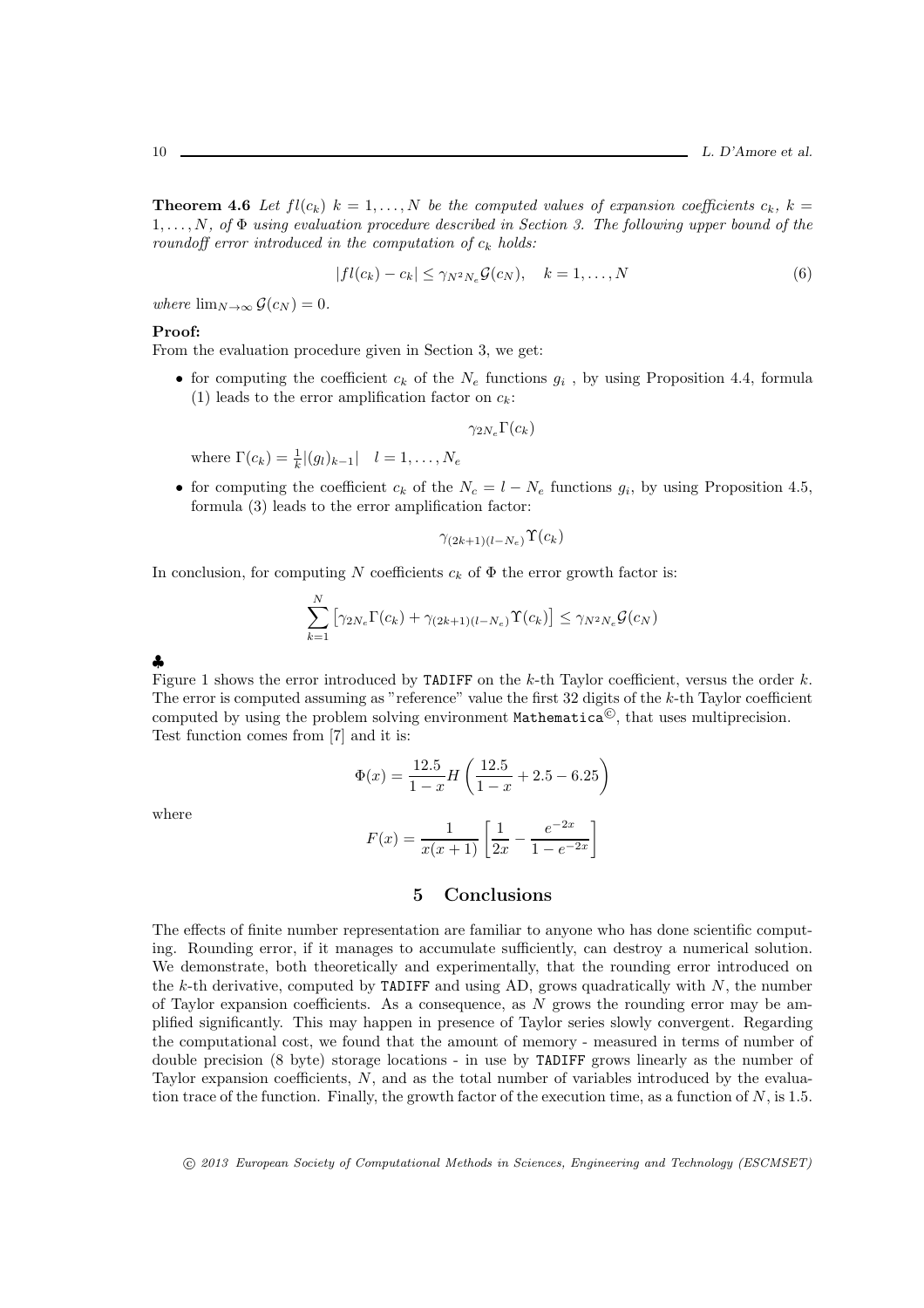

Figure 2: The error introduced by TADIFF on the  $k$ -th Taylor coefficient, versus the order  $k$ . The error is computed assuming as "reference" value the first 32 digits of the k-th Taylor coefficient computed by using the software  $\texttt{Mathematica}^{\mathbb{C}}$ , with multiprecision. The measured error is compared with the graph of the quadratic function  $y = 10^{-7}k^2$ .

#### References

- [1] ANDERSSEN R.S., de HOOG F.R., 1984. Finite difference methods for the numerical differentiation of non-exact data, Computing, 33, pp. 259-267.
- [2] BENDTSEN C., STAUNING O., 1997. TADIFF, a flexible C++ package for automatic differentiation, Technical Report, IMM - REP- 1997 -07.
- [3] CULLUM J., 1971. Numerical differentiation and regularization, SIAM J. Numer. Analysis 8, 254-265.
- [4] D'AMORE L., CAMPAGNA R., MELE V., MURLI A. 2012 ReLIADiff. A software package for Laplace transform Inversion, ACM TOMS, submitted.
- [5] CUOMO S., D'AMORE L., RIZZARDI M., MURLI A. 2008. A Modification of Weeks' Method for Numerical Inversion of the Laplace Transform in the Real Case Based on Automatic Differentiation, Advances in Automatic Differentiation, Springer, 45-54.
- [6] CUOMO S., D'AMORE L., MURLI A., RIZZARDI M. 2007. Computation of the inverse Laplace transform based on a collocation method which uses only real values, *Journal of* Computational and Applied Mathematics, n. 198, 98-115.
- [7] DUFFY, D.G. 1993. On the numerical inversion of Laplace Transforms: Comparison of three new methods on characteristic problems from applications, ACM Transactions on Mathematical Software, Vol. 19, No. 3, 333-359.
- [8] GRIEWANK, A. 2000. Evaluating Derivatives: Principles and Techniques of Algorithmic Differentiation, No. 19 in Frontiers in Appl. Math., SIAM, Philadelphia.